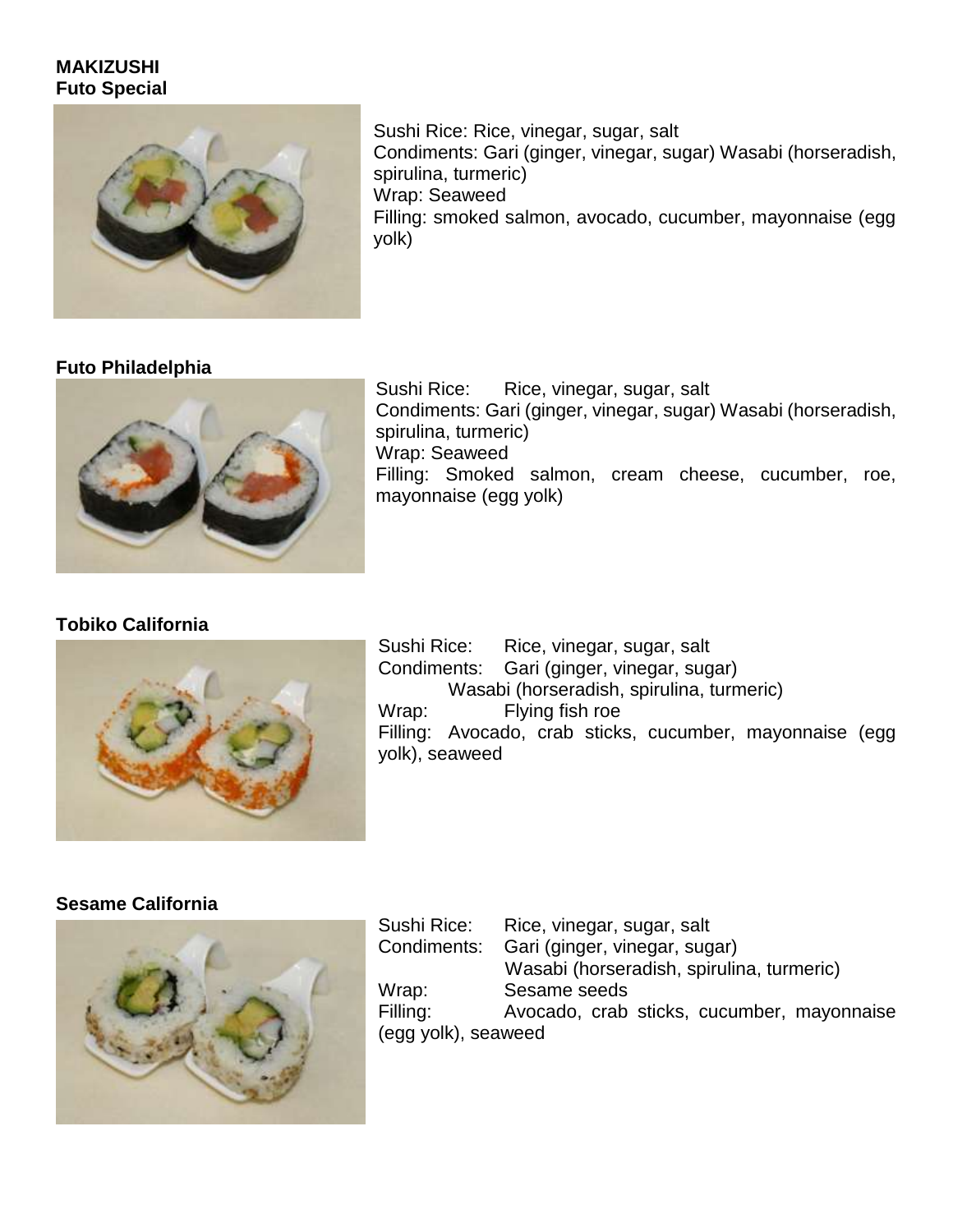### **Futo Unagi**



Sushi Rice: Rice, vinegar, sugar, salt Condiments: Gari (ginger, vinegar, sugar) Wasabi (horseradish, spirulina, turmeric) Wrap: Seaweed Filling: Smoked eel, cucumber, carrot, unagi sauce [soy sauce (wheat), cooking wine, fish extract, ginger, garlic]

### **Futo Supreme**



Sushi Rice: Rice, vinegar, sugar, salt Condiments: Gari (ginger, vinegar, sugar) Wasabi (horseradish, spirulina, turmeric) Wrap: Seaweed, soy paper Filling: Tuna, salmon, white fish, roe

#### **Spicy Salmon**



Sushi Rice: Rice, vinegar, sugar, salt Condiments: Gari (ginger, vinegar, sugar) Wasabi (horseradish, spirulina, turmeric) Wrap: Seaweed Filling: Salmon, roe, mayonnaise (egg yolk), chili sauce, soy sauce (wheat), lemon juice, shallots, sugar

**Spicy Tuna**



Sushi Rice: Rice, vinegar, sugar, salt Condiments: Gari (ginger, vinegar, sugar) Wasabi (horseradish, spirulina, turmeric) Wrap: Seaweed Filling: Tuna, roe, mayonnaise (egg yolk), chili sauce, soy sauce (wheat), lemon juice, shallots, sugar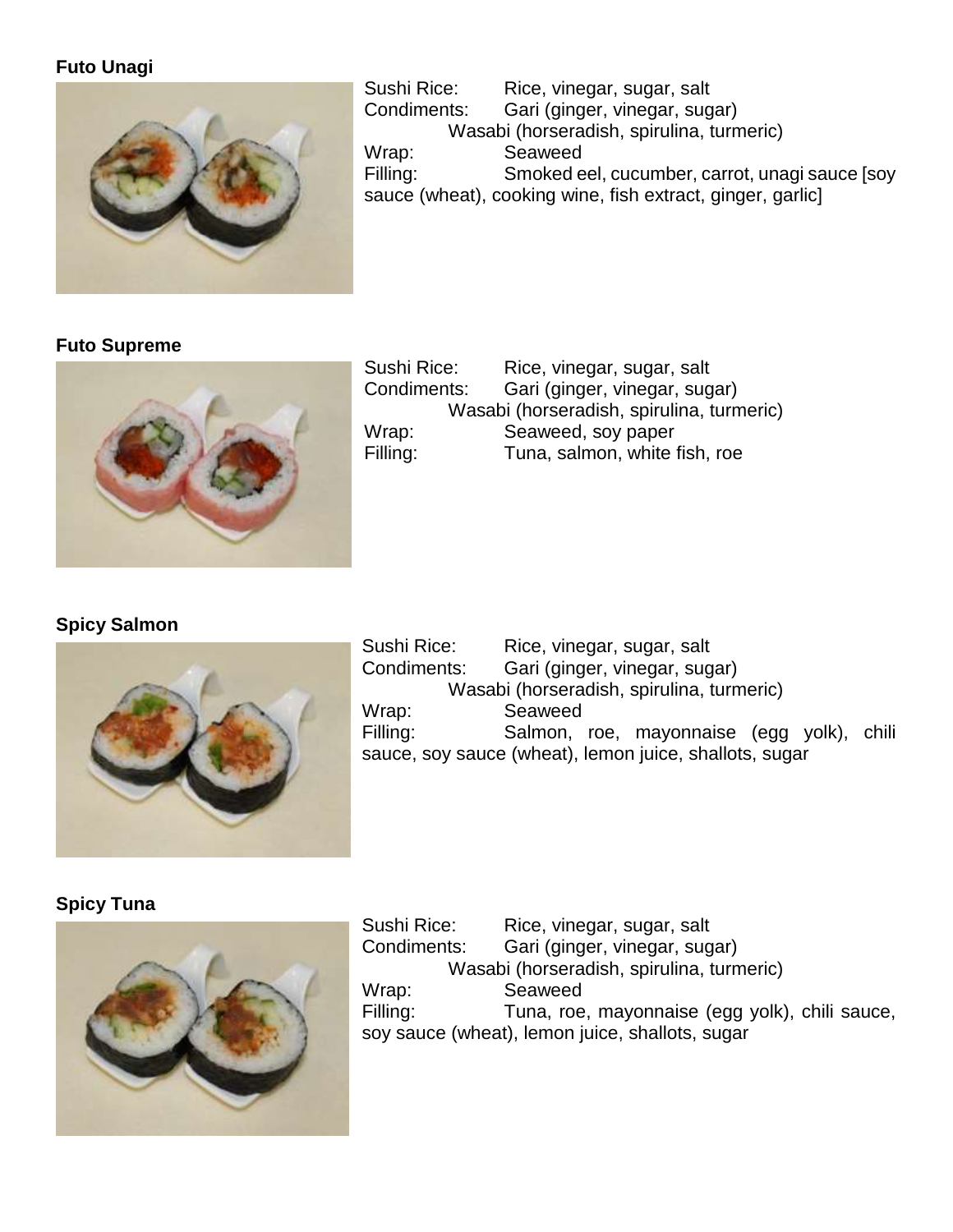### **Ebi California**



Sushi Rice: Rice, vinegar, sugar, salt Condiments: Gari (ginger, vinegar, sugar) Wasabi (horseradish, spirulina, turmeric) Wrap: Flying fish roe Filling: Shrimp, roe, cucumber, mayonnaise (egg yolk), lettuce, seaweed

### **Futo Traditional**



**HOSOMAKI**



Sushi Rice: Rice, vinegar, sugar, salt Condiments: Gari (ginger, vinegar, sugar)

Avocado





left to right:

Left to right: Oshinko (pickled radish), Kanpyo (squash), Hiyashi (seaweed salad)

Hamachi (yellow tail), salmon, tuna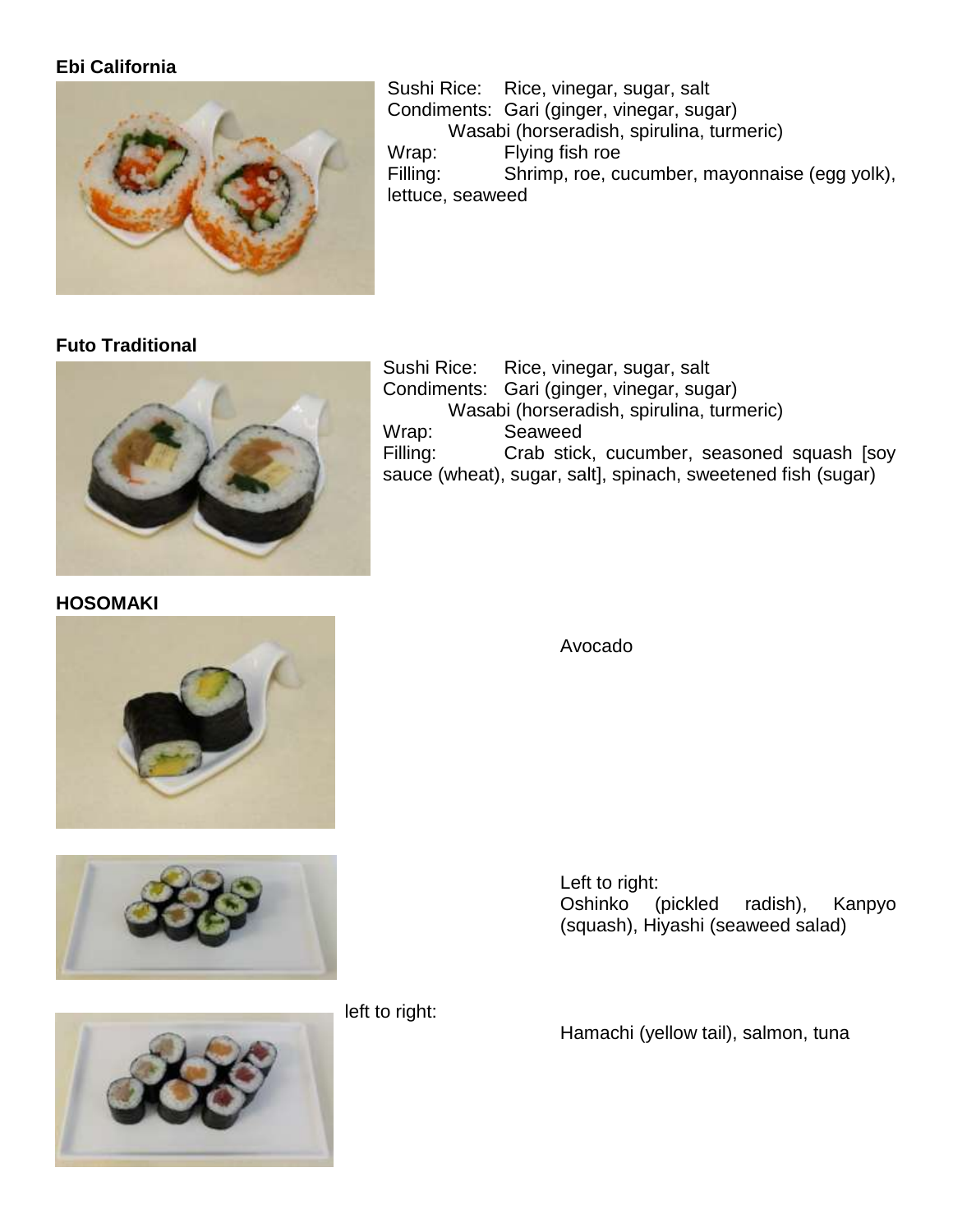## **NIGIRIZUSHI**



## Inarizushi

## **Sashimi (8 pc)**

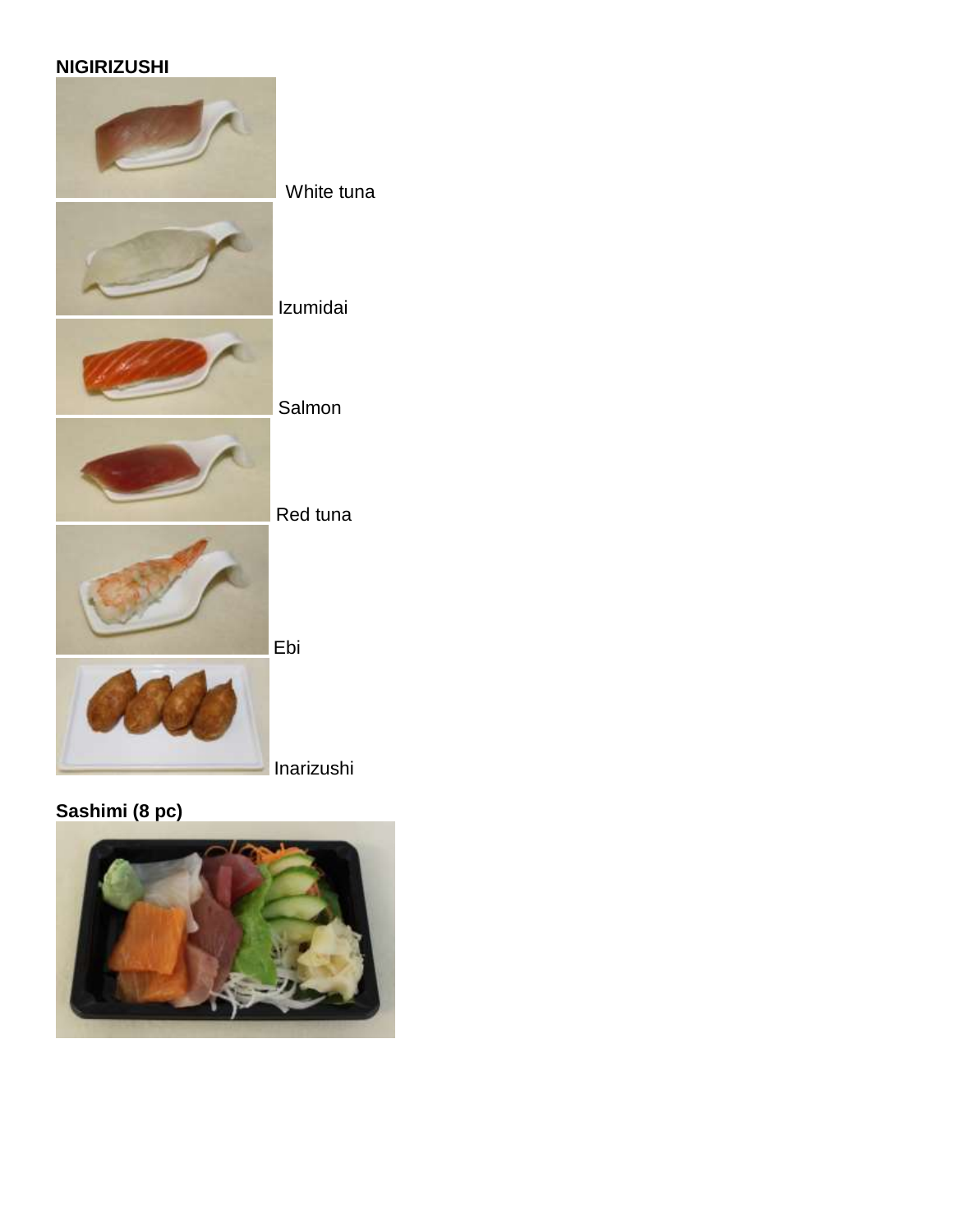### **Chirashi-Zushi**



**Bento Trio 9**



**Trio 14**



**Trio 28**



Sushi Rice: Rice, vinegar, sugar, salt<br>Condiments: Gari (ginger, vineg Gari (ginger, vinegar, sugar) Wasabi (horseradish, spirulina, turmeric) Wrap: Seaweed Filling: Salmon caviar, shrimp, tuna, salmon, mackerel, snapper, swordfish, squid, mackerel, snapper, swordfish, umeboshi paste, cucumber, shiso leaves